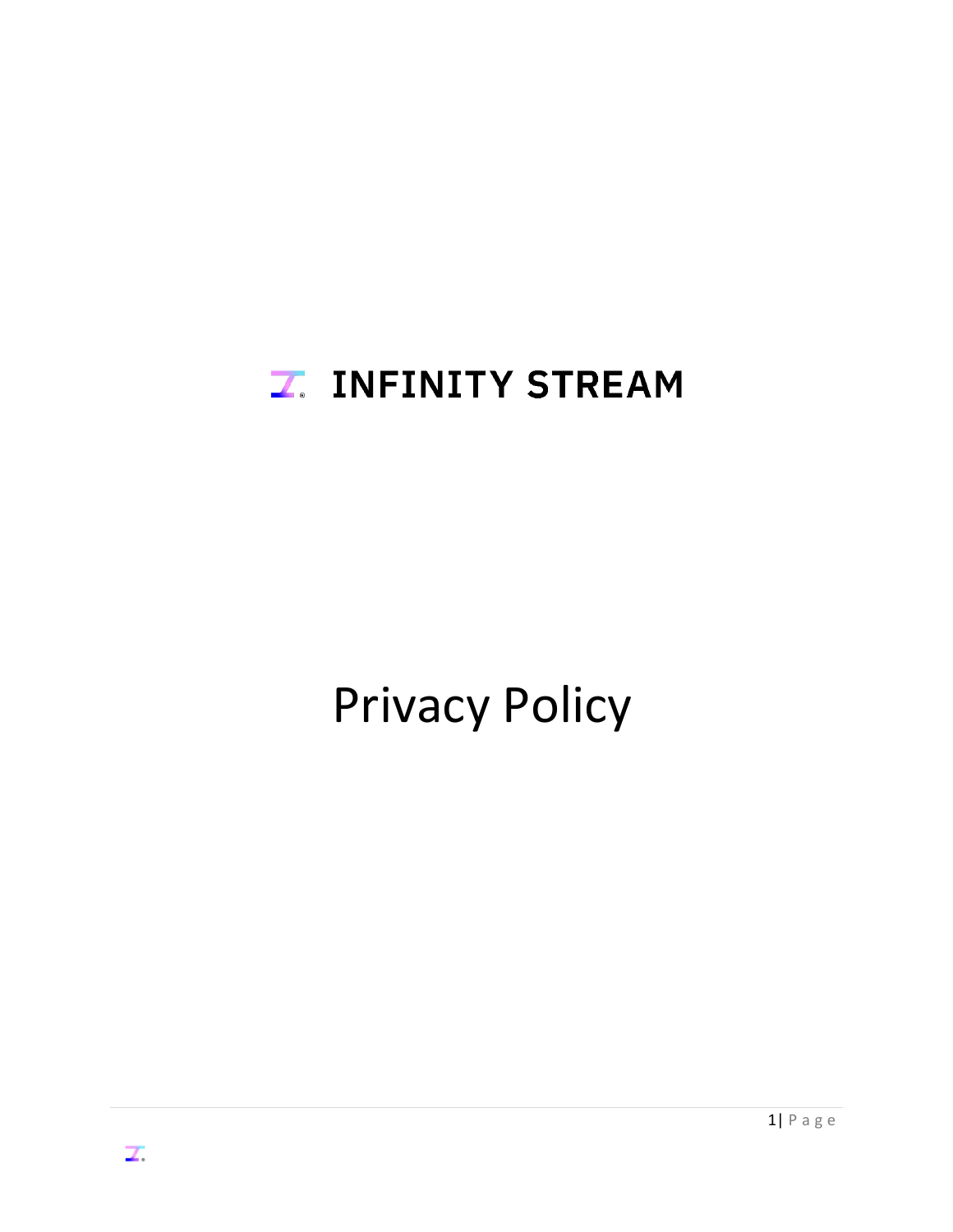The protection of your personal data is very important for us. We pay special attention to the personal data collection and processing using our website.

We need to collect and process your personal information to render services indicated on the website.

The processing of personal data is carried out in accordance with the requirements of the General Regulation for the Protection of Personal Data (GDPR).

Present Privacy Policy shall act pertaining to personal data which Infinity Stream receives during your use of www.infinitystream.live website and data which shall be presented in the process of rendering services. Privacy policy is integral part of Terms of use agreement addressed to www.infinitystream.live.

For the purpose of the present Policy, the definitions set forth below shall be used as follows:

"Site" - a hardware-software complex located at the address: www.infinitystream.live, owned by the Company, and providing an information

platform for the Client to carry out the actions provided for in this Agreement and the Applications;

"User Account" - the personalized automated workspace supported by the Company, the Site subsystem, which is the Client's personal page and allows for remote interaction in electronic form;

"Personal electronic wallet" - a multi-currency software wallet with support for various types of cryptocurrencies, tokens, and internal accounting units of the site connected to the Client's Personal Account; these standards.

"Consumer data" - personal information that the user provides to Infinity Stream by himself when filling out the form on the website and during the verification, registration, as well as during the use of the website (name, registration address, passport data or equivalent document according to your legislation, e-mail address, telephone number, etc.); as well as automatically transmitted data during the use of the website, including but without limitation to IP address, information about the device from which access is made, etc.

"GDPR" - General Regulation on the Protection of Personal Data (GDPR).

"Controller" - an individual or legal entity, public authorities, an agency or other body that independently or together with others determines the goals and methods of processing personal data.

An expression of full unconditional agreement with the terms of our Privacy Policy and Cookies Policy is to install a graphical user interface element (checkbox / checkmark), in the column "I accept the terms in full, I unconditionally agree."

Infinity Stream ensures the security of personal information received from website users. The Present Privacy Policy is designed to indicate

the list of data that can be requested from website users, as well as means of data processing employed by Infinity Stream and other persons associated with Infinity Stream.

The Present Privacy Policy also specifies the purposes for which personal information can be requested or disclosed to third parties.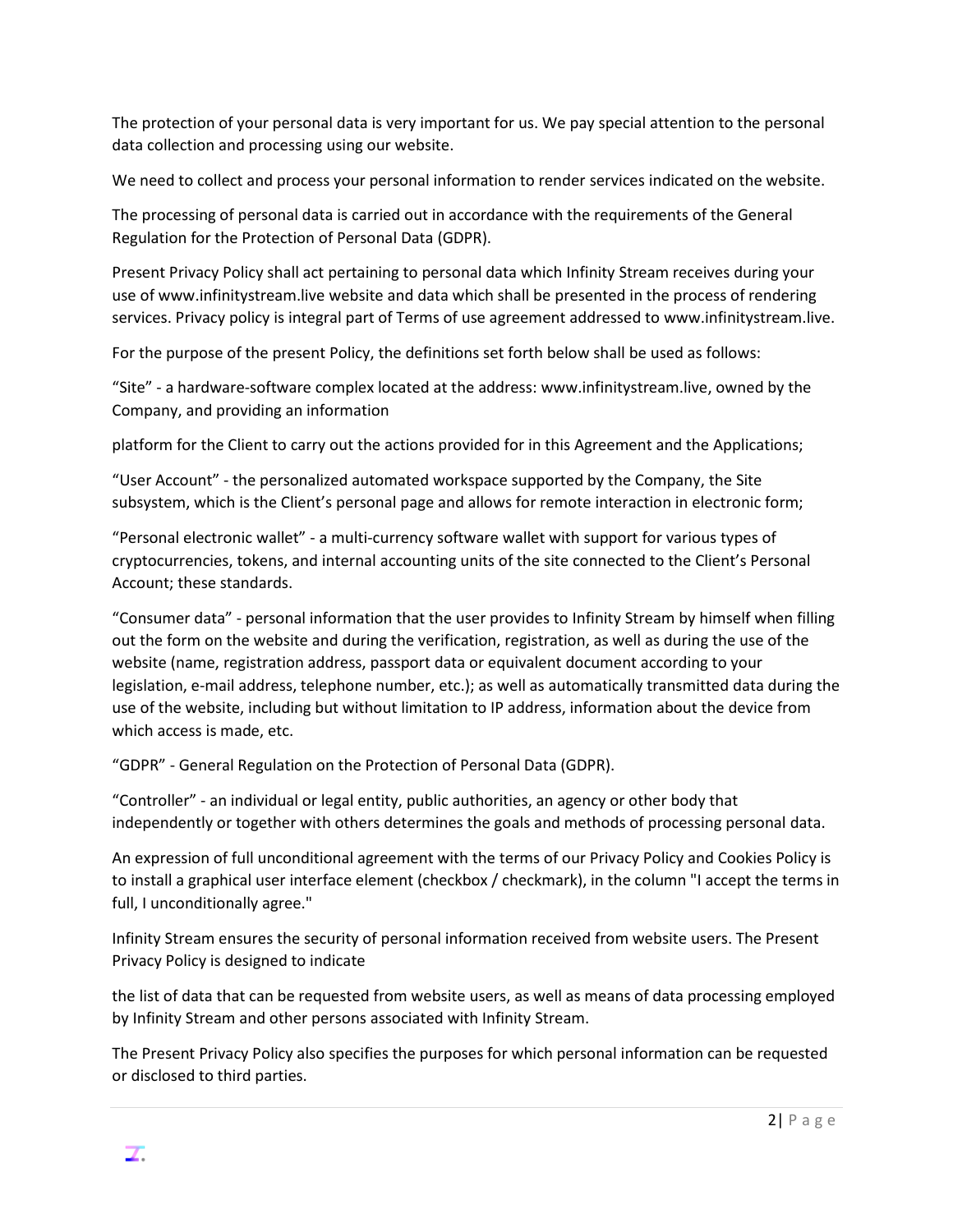#### **Which information do we collect?**

We only collect personal information about you that is necessary to render the services. When using the services of Infinity Stream through the website www.infinitystream.live, registering a personal account, passing the verification, the following information about the user can be requested and received:

Full name;

Registration address;

Passport details (equivalent document according to your legislation);

Email address;

Telephone number;

Loan debt information;

Information about the property and car you are willing to purchase;

Data on bitcoin wallets;

Photos of documents.

We can also request additional information if necessary.

How do we use collected data?

The information you provide to Infinity Stream is used to identify you and render services. The information we receive when you use the website is stored by us, and we act as its controller. The information may then be used to make contracts and filling documents, to register personal accounts. The information may also be used to support and improve services, develop new services, personalize services, particularly, content and announcements, track performance, communicate with users, etc.

Access to information by third persons Infinity Stream may share user information with its employees, agents, contractors, partners and other companies associated with Infinity Stream

for the purpose of rendering services. In doing so, the persons to whom the information has been transferred are required to adhere to Present **Privacy Policy**.

The persons and entities above may use the information about users only for the purpose of rendering the services, they are not allowed to disclose and use the information for other purposes.

#### **Disclosure of personal information**

We do not disclose/transfer your personal information to companies, organizations and/or any third party not affiliated with Infinity Stream

for the purpose of rendering services. The following constitute an exception:

**1.** The user herewith agreed. In order to provide companies, private persons or other users that are not affiliated with Infinity Stream an additional user consent shall be requested. The user may revoke this consent at any time.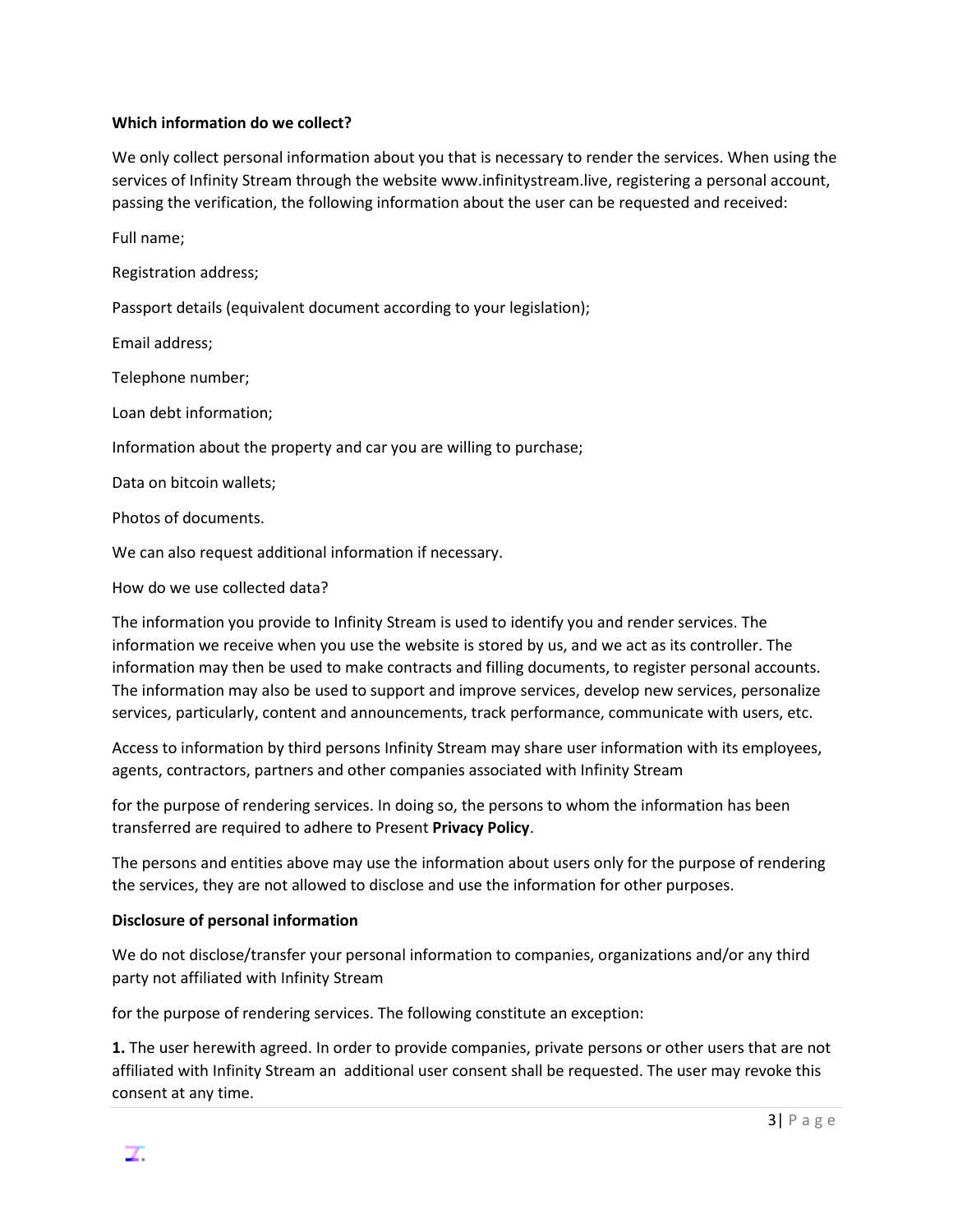**2.** Transfer of personal information in cases prescribed by law. Your personal information may be disclosed if required to do so by the competent authorities, in the manner prescribed by applicable law, including but not limited to, if required by law, in connection with any legal proceedings or in order to protect legal rights.

**3.** Transfer of personal information in the event of sale or other assignment of corporate rights. In case of sale of the company or any

similar assignment of corporate rights, your personal information will be transferred to the new owners of the corporate rights.

**4.** Fraud detection and prevention. Your personal information may be shared with law enforcement agencies for fraud prevention and

suppression purposes.

**5.** Maintenance of technical or security problems.

#### **Cookie Files**

Infinity Stream uses cookies to improve the functionality of the site, to allow users to navigate between pages, to remember the choices of users regarding the settings of the site.

We also use cookies to analyse how you use our service and interact with the website. You can read more about cookies in our Cookie

Policy at infinitystream.live

## **Your rights**

You have the following rights in relation to the personal information that we store about you, in accordance with the General Regulation on the Protection of Personal Data (GDPR), namely:

**(1)**Right of access. If you ask us, we will confirm whether we process your personal information and, if necessary, provide you with a copy of that personal information within 5 days from the day of receiving such a request. As a result, you will be provided with a .pdf file which will include all personal information we process.

**(2)**The right to receive information. You have the right to ask the controller for confirmation as to whether the personal data relating to him is being processed, and if this is the case, he has the right to access personal data and the following information:

**a.** the purpose of the processing;

**b.** the categories of personal data processed;

**c.** recipients or categories of recipients to whom personal data has been or will be disclosed, in particular recipients in third countries or international organizations;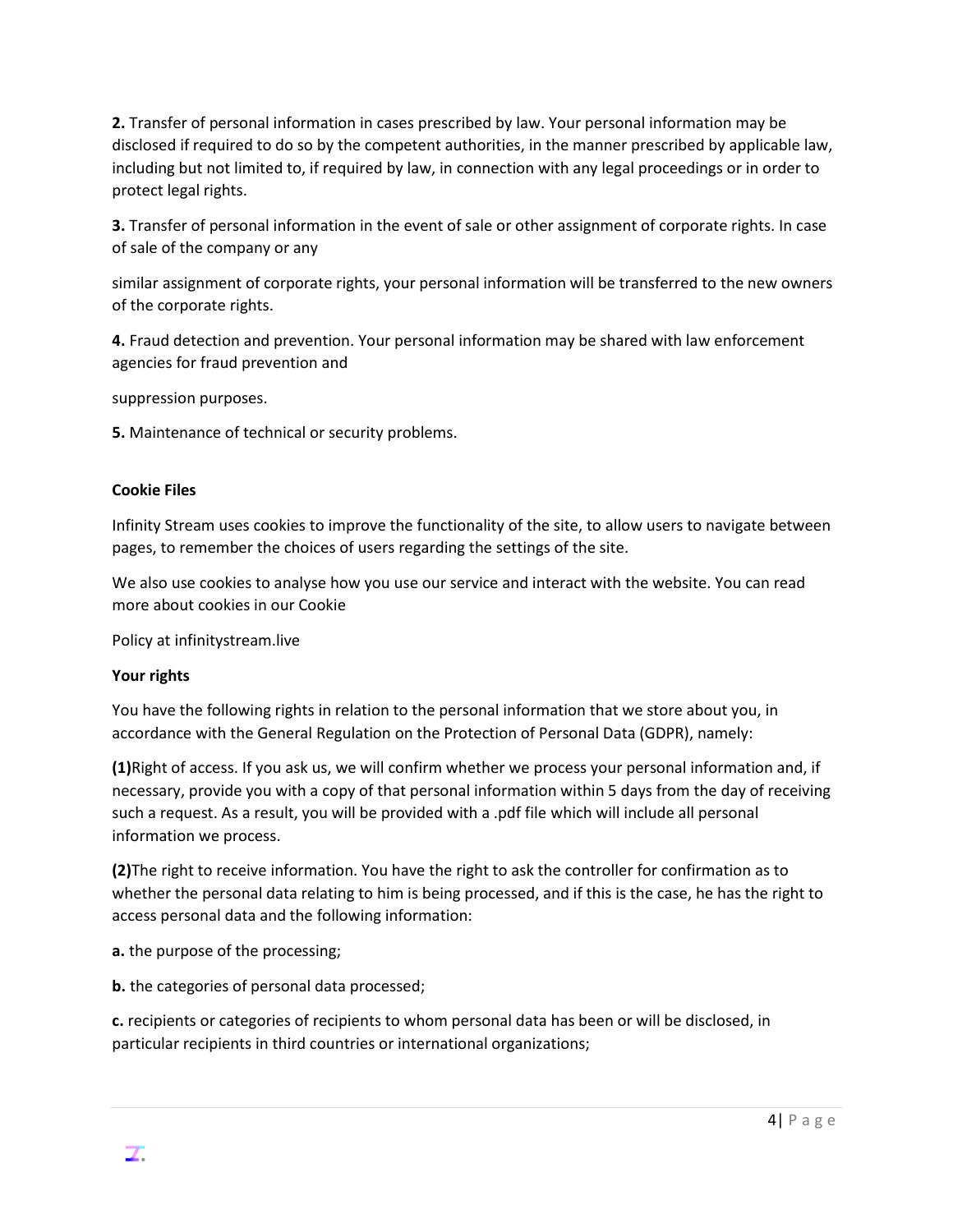**d**. to the extent possible, the stipulated period during which personal data will be stored, or, if this is not possible, the criteria used tdetermine the specified period;

**e.** the existence of a right of demand from the controller to correct or delete the relevant personal data, or to restrict their processing, or to object to said processing;

**f.** the right to lodge a complaint with a supervisor;

**g.** in the event that personal data is obtained not from the data subject, any available information about its source;

**h.** the existence of an automated decision-making process, including the formation of a profile in accordance with Article 22 (1) and

**(4)** (GDPR) and, at least in these cases.

**(3)** Right to rectification / amendment / deletion. If the personal information we hold about you is inaccurate or incomplete, you have the right to request its correction, amendment or deletion. When correcting / changing personal information, if the latter was transferred to third parties, the corrected personal information is re-transmitted to third parties.

**(4)** Right of deletion. You can ask us to delete your personal information in cases where we no longer need it and you are against its storage. You can make such a request Support Chat, If the information was transferred to third parties, you can contact the latter directly with a request for deletion.

**(5)** Right to restrict data processing. You have the right to demand that we restrict processing if one of the following conditions applies:

**a.** the accuracy of personal data is disputed by the data subject, during the period necessary for the controller to confirm the accuracy of personal data;

**b.** the processing is illegal and the data subject objects to the deletion of personal data; instead, he demands to restrict their use;

**c.** the controller no longer requires personal data for processing purposes, but it is required by the data subject to justify, enforce or defend legal claims;

**d.** the data subject objected to the processing.

**(6)** Right to data portability. You have the right to receive the personal data relating to you that you have provided to the controller in a structured, universal and machine-readable format; You have the right to transfer the specified data to another controller without hindrance on the part of the controller, to whom personal data were provided, if:

**a**. the processing is based on consent in accordance with clause (a) of Article 6 (1), or clause (a) of Article 9 (2), or clause (b) of

Article 6 (1) GDPR;

**b.** processing is carried out by automated means.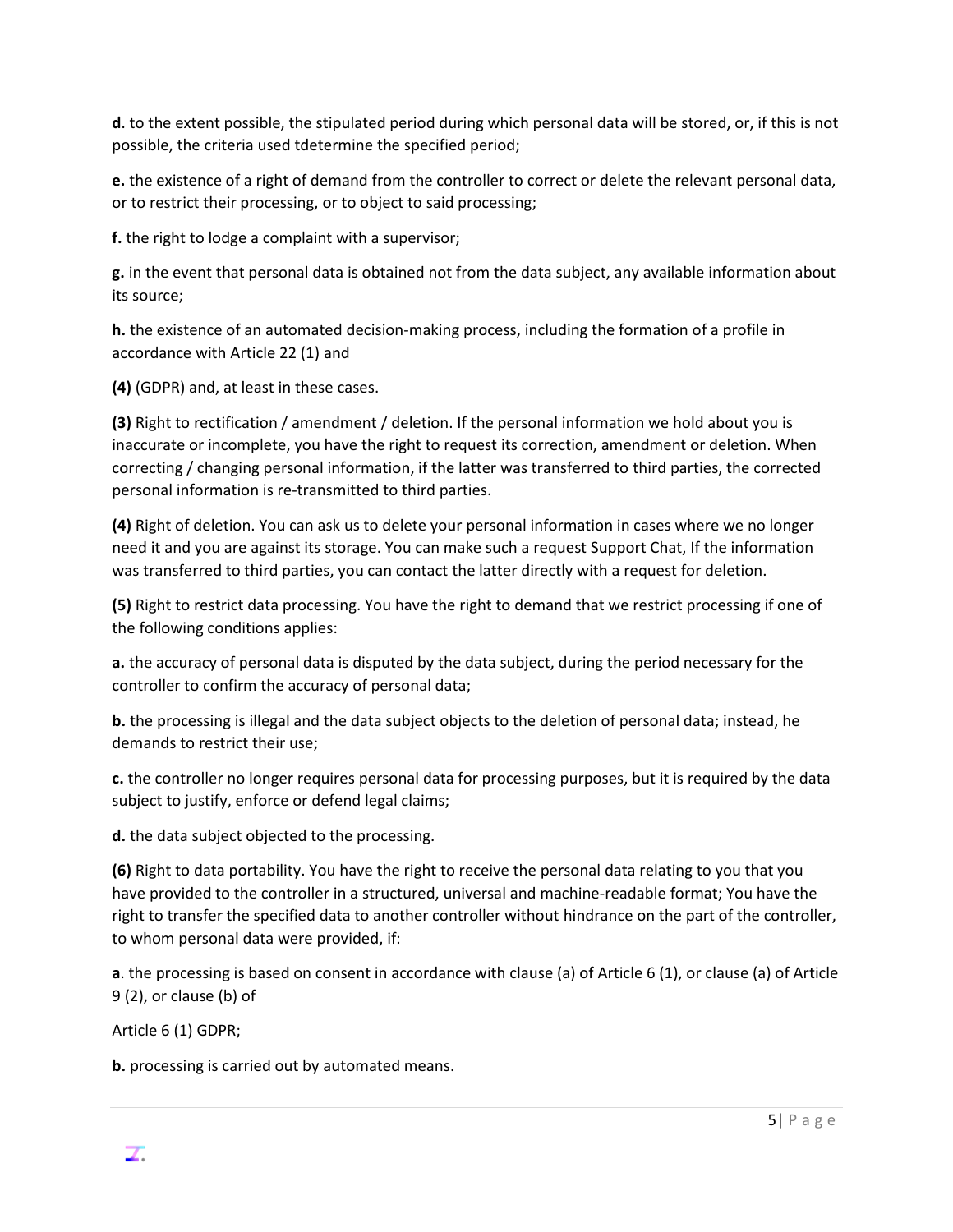**(7)** The right to object. You have the right to object to the processing of personal data relating to you on the basis of paragraph (e) or (f) of Article 6 (1) of the GDPR, including the formation of a profile based on these provisions. The controller should no longer process personal data, unless he can confirm that there are good legal grounds for processing that prevail over the interests, rights and freedoms

of the data subject, or processing is necessary to justify, enforce or defend legal claims.

**(8)** Law regarding automated decision making and profiling. You have the right not to be subject to a decision based solely on automatic processing, including the formation of a profile that gives rise to legal consequences in relation to him or her or significantly affects him or her.

**(9)** Children under 13 years of age may give consent only with the permission of their parent.

### **Term of data storage**

Your personal information is stored in accordance with regulatory requirements and the General Regulation for the Protection of Personal Data (GDPR) for a period not exceeding that necessary for the processing and provision of services. Your information may be stored until requested to be deleted.

In case of withdrawal of consent to this Agreement, the processing of your personal data will be terminated by **Infinity Stream** and / or third parties, and the data will be destroyed.

#### **Protection of personal information**

Infinity Stream takes necessary and sufficient organizational and technical measures, such as: login and password system and two-factor authentication to protect your personal information from unauthorized or accidental access to prevent the destruction, alteration, blocking, copying, distribution, unauthorized access to your personal information and data obtained during the use of the website or services Infinity Stream.

Infinity Stream restricts access to your personal information to employees, agents and contractors through strict contractual obligations, in accordance with the General Regulations for the Protection of Personal Data.

The security of your use of the services is also up to you. You must keep your account details, login and password confidential. You shall report to Infinity Stream any suspicion of unauthorized access or use of your account.

#### **Legal information**

If any provision of this Policy or its application to any person or circumstance is held invalid or unenforceable, the remainder of the Policy or the application of this provision to other persons or circumstances shall not be affected and shall remain in full force and effect.

All disputes and disagreements that arise upon any matter between the user and Infinity Stream and threaten their rights and interests in relation to the preparation or application of the Present Policy, or any costs, obligations under the Present Policy, or in relation to any action related to the Present Policy shall be settled by negotiation.